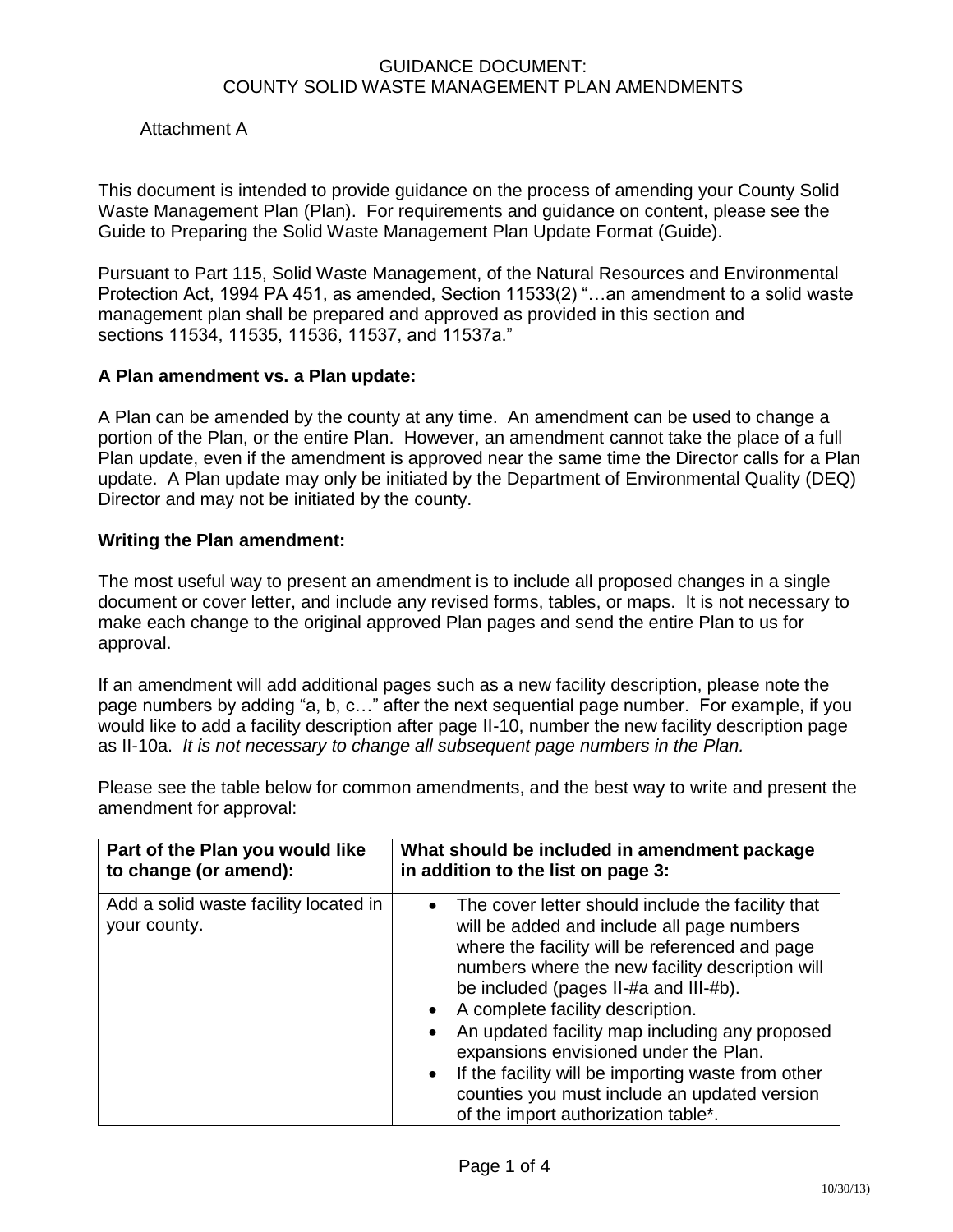| Add a solid waste facility located<br>outside the county to demonstrate<br>10-year capacity requirements.                                                                                                                                             | The cover letter should include the facility that<br>$\bullet$<br>will be added including all page numbers<br>where the facility will be referenced and page<br>numbers where the new facility description will<br>be included.<br>A complete facility description.<br>$\bullet$<br>A facility map.<br>$\bullet$<br>An updated copy of the export authorization<br>table.*<br>A letter from the facility stating they have<br>available capacity to fulfill the 10-year capacity<br>requirement. |
|-------------------------------------------------------------------------------------------------------------------------------------------------------------------------------------------------------------------------------------------------------|--------------------------------------------------------------------------------------------------------------------------------------------------------------------------------------------------------------------------------------------------------------------------------------------------------------------------------------------------------------------------------------------------------------------------------------------------------------------------------------------------|
| Change an existing facility<br>description to allow expansion, or<br>change the type of disposal area<br>when no siting procedure exists in<br>the Plan (i.e. you would like to<br>change a Type B transfer station<br>to a Type A transfer station). | The cover letter should include changes made<br>$\bullet$<br>to the "Authorized Disposal Area" section of the<br>Plan's Siting Review Procedure and, either<br>state the specific site expansion by acreage<br>and/or capacity OR change the Plan to add an<br>approvable siting process and criteria.<br>A completed revised facility description that<br>includes the expansion or changes.<br>A facility map that includes the expansion area.<br>٠                                           |
| Authorize another county to import<br>waste to your county, or authorize<br>your waste to be exported to<br>another county.                                                                                                                           | The cover letter should include a general<br>$\bullet$<br>statement indicating the new county that will be<br>authorized to import or export waste, including<br>"all references to importing or exporting<br>counties will include 'x' county."<br>An updated copy of the import or export<br>$\bullet$<br>authorization table.*                                                                                                                                                                |
| Authorize automatic consistency<br>with the Plan for a specific<br>disposal area.                                                                                                                                                                     | The cover letter should include changes made<br>$\bullet$<br>to the "Solid Waste Disposal Areas" to include<br>the facility and to the "Authorized Disposal<br>Area" of the Plan's siting review procedure.<br>A completed revised facility description that<br>includes the expansion or changes.<br>A facility map that includes the expansion area.<br>$\bullet$                                                                                                                              |
| Change the name of a facility.<br>It is not necessary to amend the<br>Plan if a facility name has changed<br>through sale or other means. You<br>may wish to include this change if<br>you are amending the Plan for<br>other reasons.                | The cover letter should include a general<br>$\bullet$<br>statement such as "all references to 'X Landfill'<br>in the Plan will be changed to 'Z Landfill'."                                                                                                                                                                                                                                                                                                                                     |

\* The import or export of waste is not authorized until the reciprocal county also authorizes the import/export. If the county is listed in future import/export area of the table and a facility becomes operational, an amendment is not needed to include it as a "current" authorized import or export county.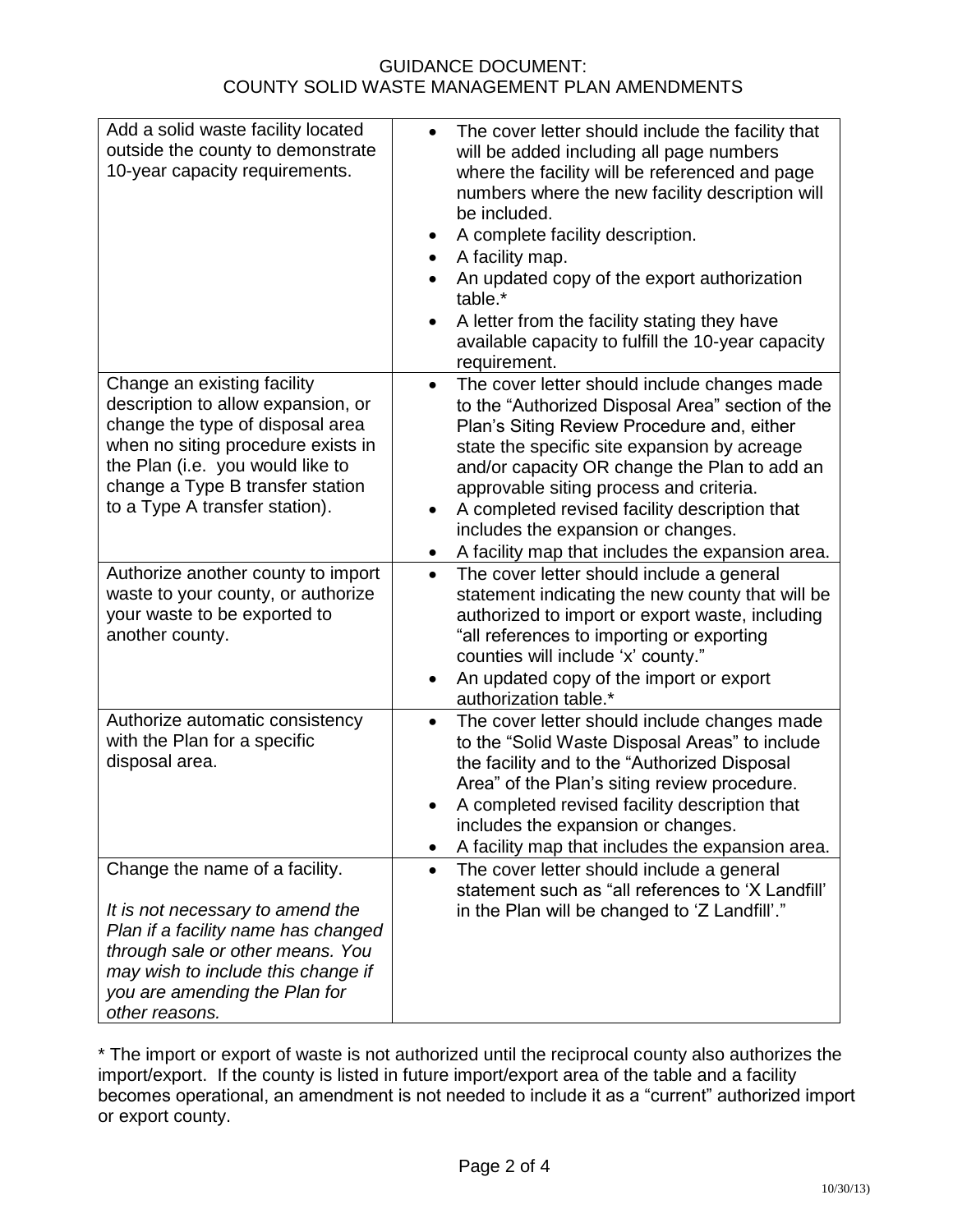# **Plan Amendment Requirements and Approval Process:**

The amendment approval process is the same and requires the same steps be taken as that for a Plan update (see attached flow chart).

The following documents must be included when submitting the amendment to the DEQ for final approval:

- A cover letter explaining major concepts or changes included in the amendment, the exact language to be changed by the amendment, and all revised tables, forms, and maps.
- Signed and approved minutes and/or resolution indicating approval of the amendment by the Solid Waste Management Planning Committee. (1 – approval prior to the 90-day public comment period and 2 – approval before the Board of Commissioners formal action)
- Signed and approved minutes and/or resolution indicating approval of the amendment by the County Board of Commissioners.
- A copy of the notice of public hearing that includes the date of publication. *(Notice must be a minimum of 30 days prior to the public hearing date.)*
- Notes taken at the public hearing, including all written and oral comments on the Plan.
- Signed resolution or approval of the amendment from at least 67 percent of all municipalities. *(Please include a list of all municipalities within the County.)*
- List of the Solid Waste Management Planning Committee members and their areas or representation.

If you have any additional questions, please contact Christina Miller, DEQ Solid Waste Planning contact at (517) 284-6587 or millerc1@michigan.gov.